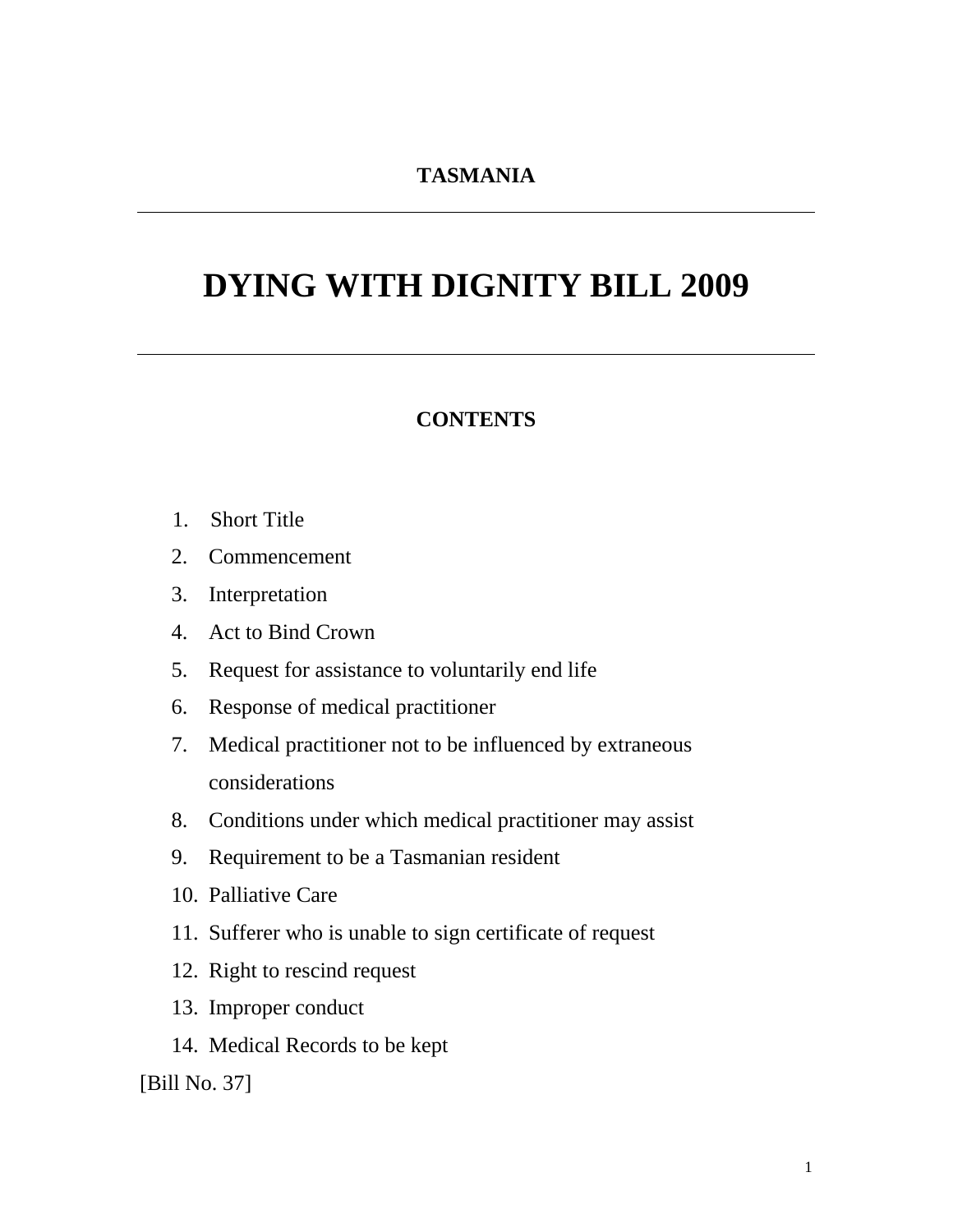- 15. Certification of Death
- 16. Medical record to be sent to Coroner
- 17. Coroner may report on operation of Act
- 18. Construction of Act
- 19. Certificate of request is evidence
- 20. Effect on construction of wills, contracts and statutes
- 21. Insurance or annuity policies
- 22. Immunities
- 23. Regulations
- 24. Act to prevail

Schedule 1 - Certificate of request forms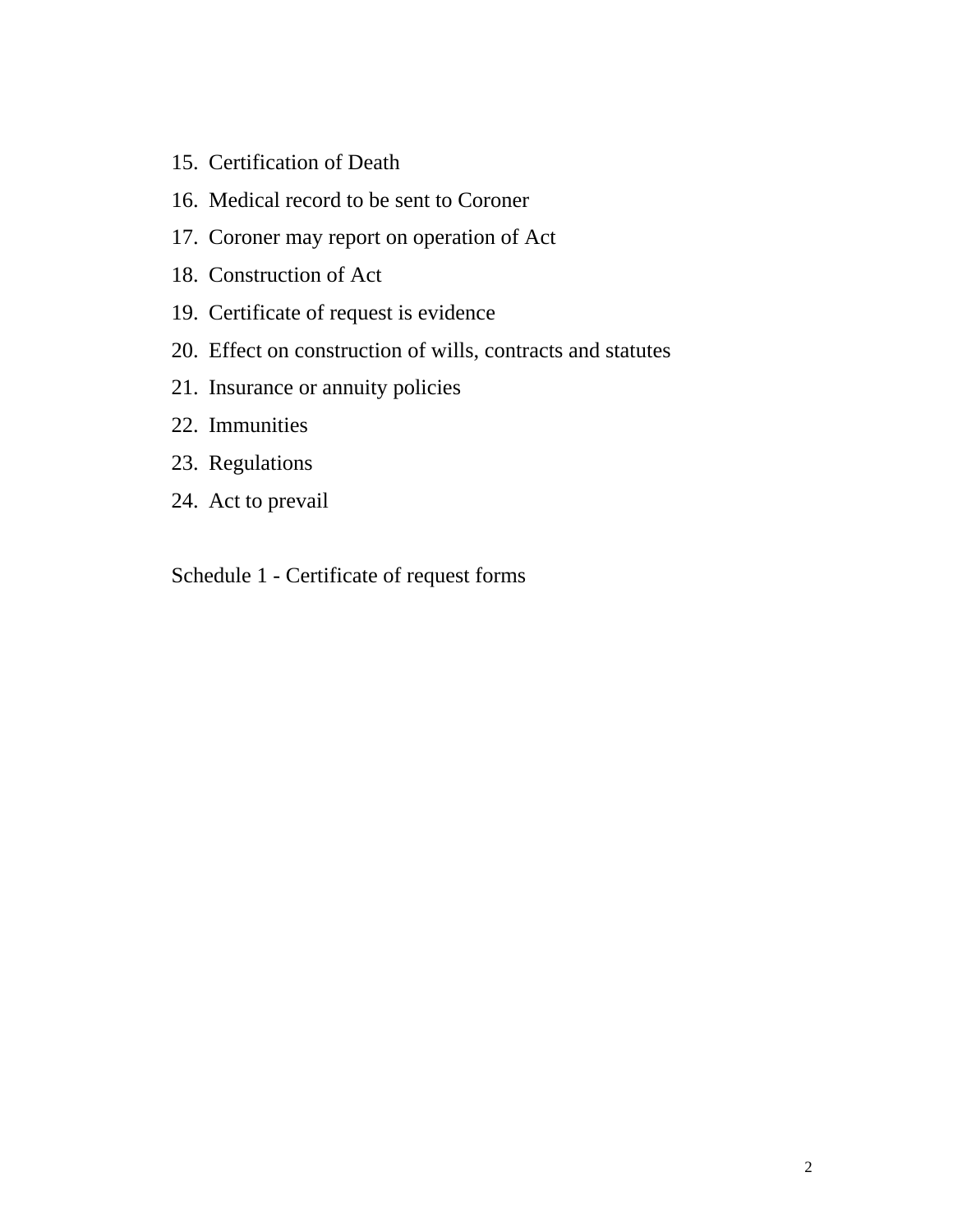*(blank for printing purposes)*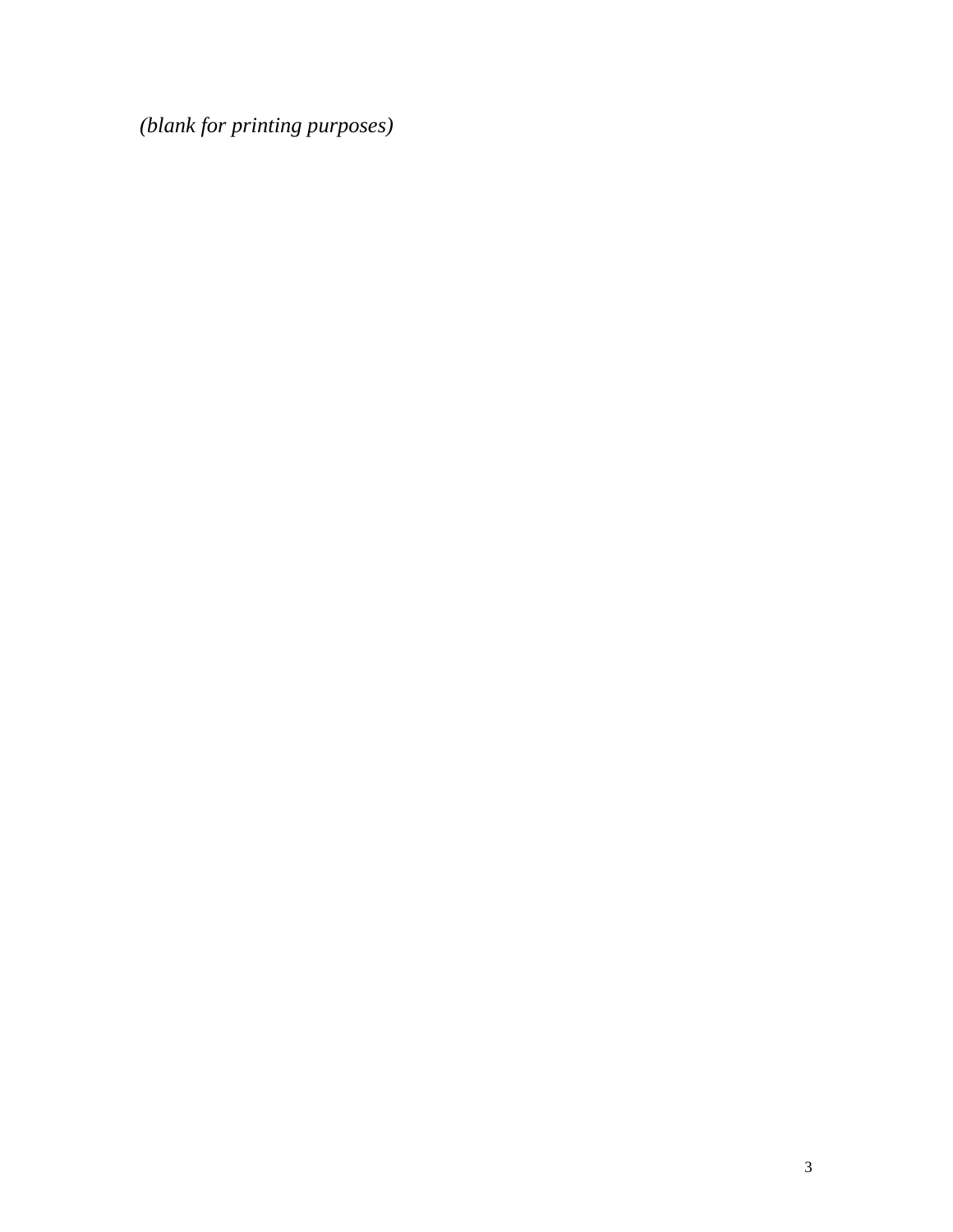# **DYING WITH DIGNITY BILL 2009**

*(Brought in by Nicholas James McKim MP)* 

#### **A BILL FOR**

**An Act to confirm the right of a person enduring a terminal illness with profound suffering to request assistance from a medically qualified person to voluntarily end his or her life in a humane and dignified manner, to allow for such assistance to be given in certain circumstances without legal impediment to the person rendering the assistance, to provide procedural protection against the possibility of abuse of the rights recognised by this Act, and for related purposes.** 

Be it enacted by His Excellency the Governor of Tasmania, by and with the advice and consent of the Legislative Council and House of Assembly, in Parliament assembled, as follows:

#### **Short Title**

1. This Act may be cited as the *Dying with Dignity Act 2009.*

#### **Commencement**

2. This Act commences on the day on which it receives the Royal Assent.

#### **Interpretation**

- 3. In this Act, unless the contrary intention appears
	- *'assist'*, in relation to the death or proposed death of a sufferer, includes the prescribing of a substance, the preparation of a substance and the giving of a substance to the sufferer for self administration, and the administration of a substance to the sufferer.
		- *'certificate of request'* means a certificate in or to the effect of the form in Schedule 1 that has been completed, signed and witnessed in accordance with this Act.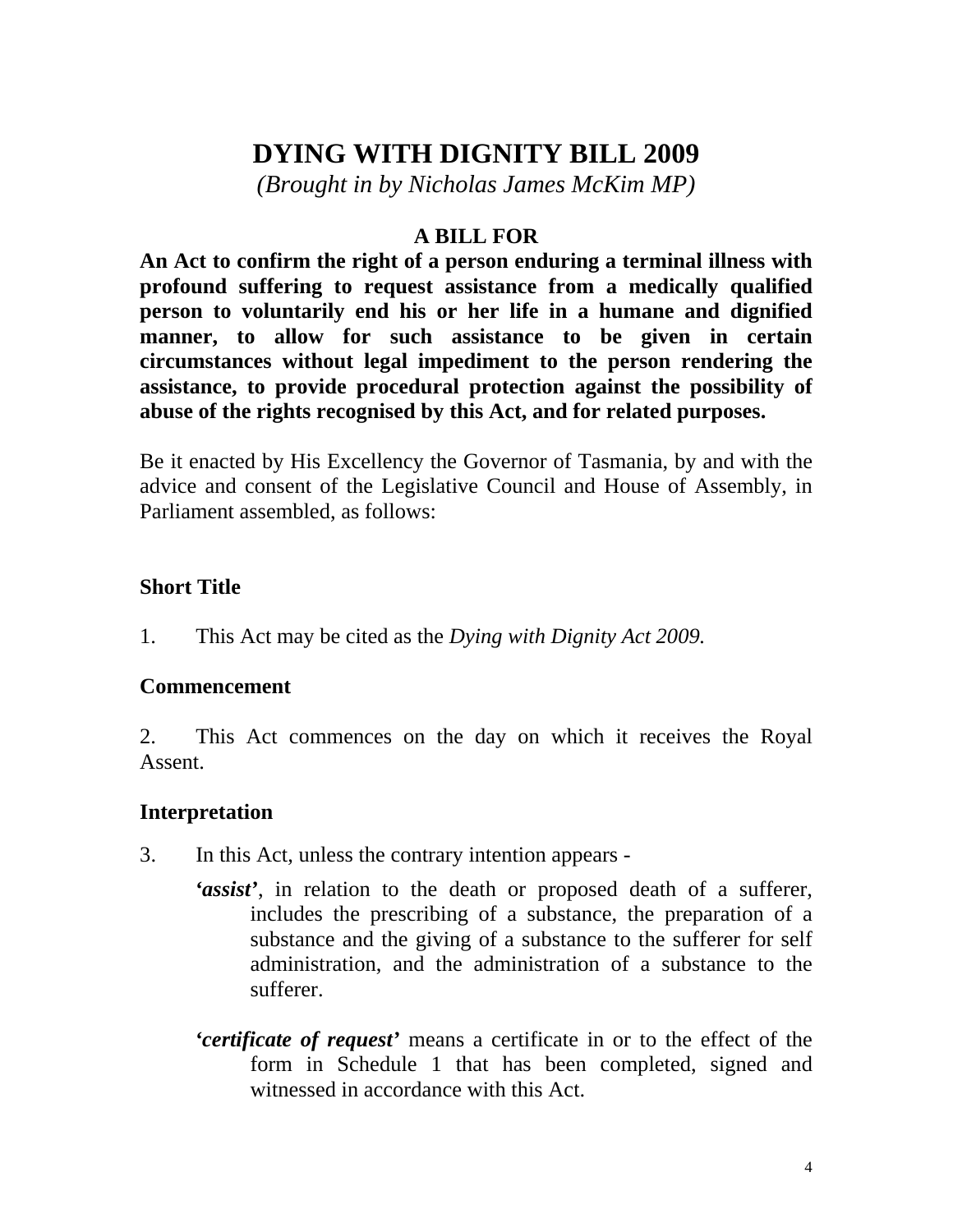- *'health care provider'*, in relation to a sufferer, includes a hospital, nursing home or other institution (including those responsible for its management) in which the sufferer is located for care or attention and any nurse or other person whose duties include or directly or indirectly relate to the care or medical treatment of the sufferer.
- *'illness'* includes injury or degeneration of mental or physical faculties.
- *'intolerable suffering'* means a profound level of pain and/or distress, that the sufferer finds intolerable.
- *'medical practitioner'* means a medical practitioner who has been entitled to practice as a medical practitioner (however described) in a State or a Territory of the Commonwealth for a continuous period of not less than 5 years.

#### *'mentally competent'* means:

- (a) an ability of the sufferer after being given relevant information to understand the general nature of the illness or condition; and to understand the benefits and risks of, and to weigh the pros and cons of, presented medical treatment and palliative care options as well as a request for assistance to end his or her life;
- (b) a capacity of the sufferer to make a decision freely, voluntarily and after due consideration.

#### *'qualified psychiatrist'* means:

- (a) a person entitled under a law of a State or Territory of the Commonwealth to practise as a specialist in the medical specialty of psychiatry;
- (b) a specialist whose qualifications are recognised by the Royal Australian and New Zealand College of Psychiatrists as entitling the person to fellowship of that College; or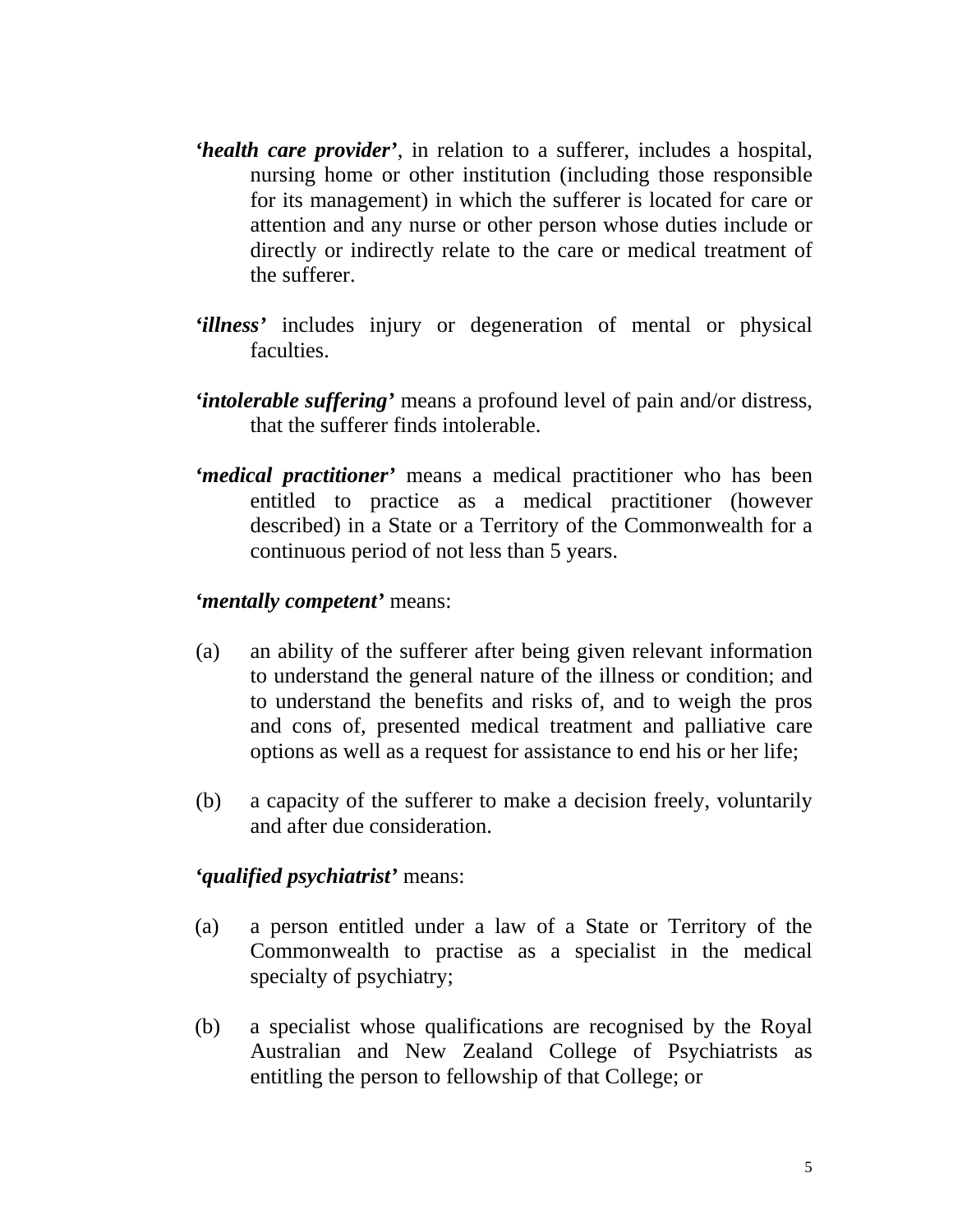- (c) a person employed by the Commonwealth or a State or Territory of the Commonwealth, or an Agency or authority of the Commonwealth or a State or Territory, as a specialist or consultant in the medical specialty of psychiatry.
- *'sufferer'*, means a person who has a terminal illness and experiences intolerable suffering as a result.
- *'terminal illness'*, in relation to a sufferer, means an illness which, in reasonable medical judgment, will in the normal course, without the application of extraordinary measures or of treatment unacceptable to the sufferer, result in the death of the sufferer.

#### **Act to bind Crown**

4. This Act binds the Crown in right of Tasmania and, so far as the legislative power of Parliament permits, in all its other capacities.

#### **Request for assistance to voluntarily end life**

5. A sufferer who, in the course of a terminal illness, is experiencing pain, suffering and/or distress to an extent unacceptable to the sufferer, may request the sufferer's medical practitioner to assist the sufferer to end the sufferer's life.

#### **Response of medical practitioner**

6. A medical practitioner who receives a request referred to in section 5, if satisfied that the conditions of section 8 have been met, but subject to section 9 and 10, may assist the sufferer to end the sufferer's life in accordance with this Act or, for any reason and at any time, refuse to give that assistance.

#### **Medical practitioner not to be influenced by extraneous considerations**

7. (1) A person shall not give or promise any reward or advantage (other than a reasonable payment for medical services), or by any means cause or threaten to cause any disadvantage, to a medical practitioner for refusing to assist, or for the purpose of compelling or persuading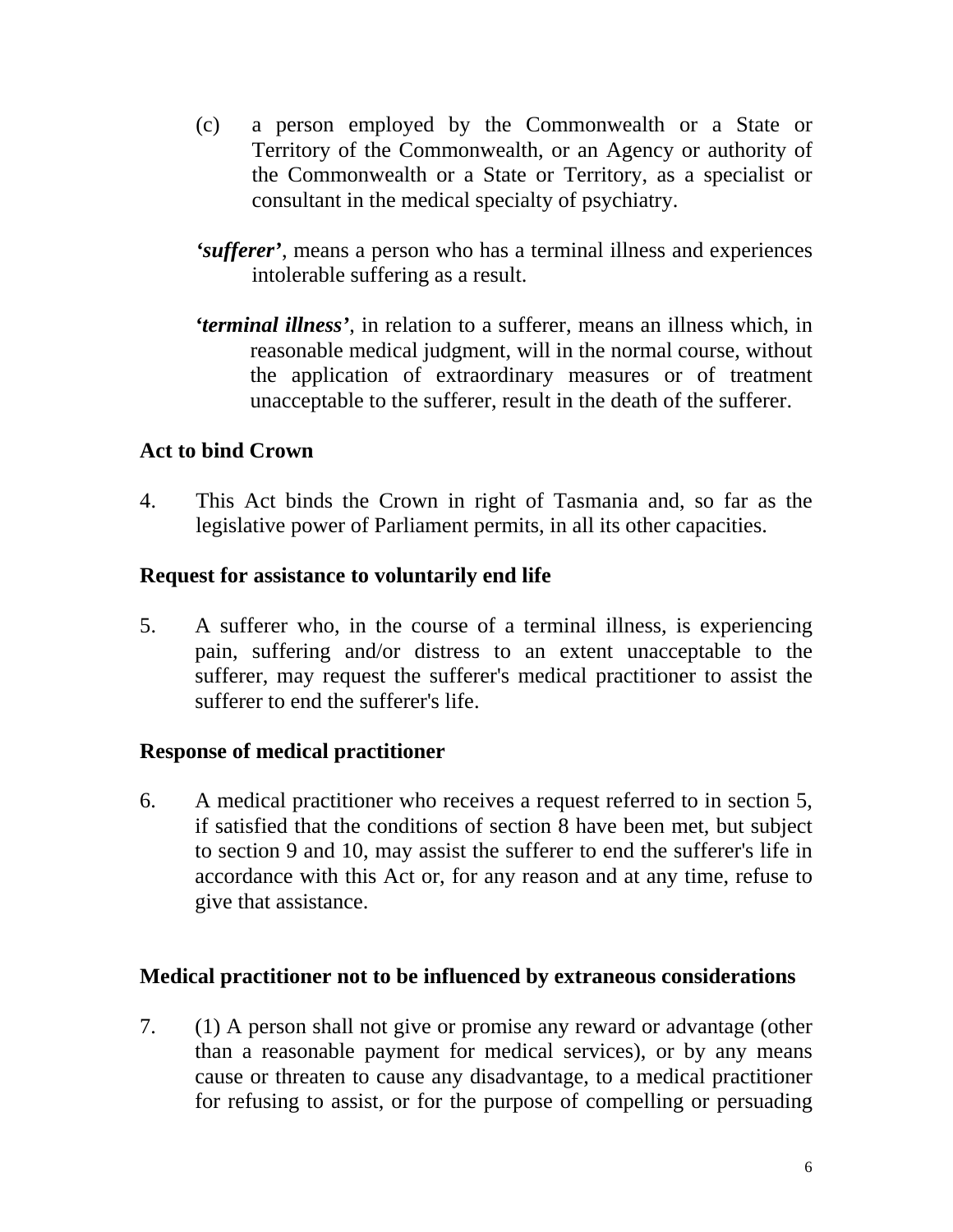the medical practitioner to assist or refuse to assist, in the termination of a sufferer's life under this Act.

Maximum penalty: 100 penalty units.

(2) A medical practitioner to whom a reward or advantage is promised or given, as referred to in subsection (1), does not have the legal right or capacity to receive or retain the reward or accept or exercise the advantage, whether or not at the relevant time he or she was aware of the promise or the intention to give the reward or advantage.

# **Conditions under which medical practitioner may assist**

8. (1) A medical practitioner may assist a sufferer to end his or her life only if all of the following conditions are met:

(a) the sufferer has attained the age of 18 years;

(b) the medical practitioner is satisfied, on reasonable grounds, that:

(i) the dying person is suffering from an illness that will, in the normal course and without the application of extraordinary measures, result in the death of the sufferer; and

(ii) in reasonable medical judgment, there is no medical measure acceptable to the sufferer that can reasonably be undertaken in the hope of effecting a cure; and

(iii) any medical treatment reasonably available to the sufferer is confined to the relief of pain, suffering and/or distress with the object of allowing the sufferer to die a peaceful death;

(c) two other persons, neither of whom is a relative or employee of, or a member of the same medical practice as, the first medical practitioner or each other:

(i) one of which is a medical practitioner who holds prescribed qualifications, or has prescribed experience, in the treatment of the terminal illness from which the person is suffering; and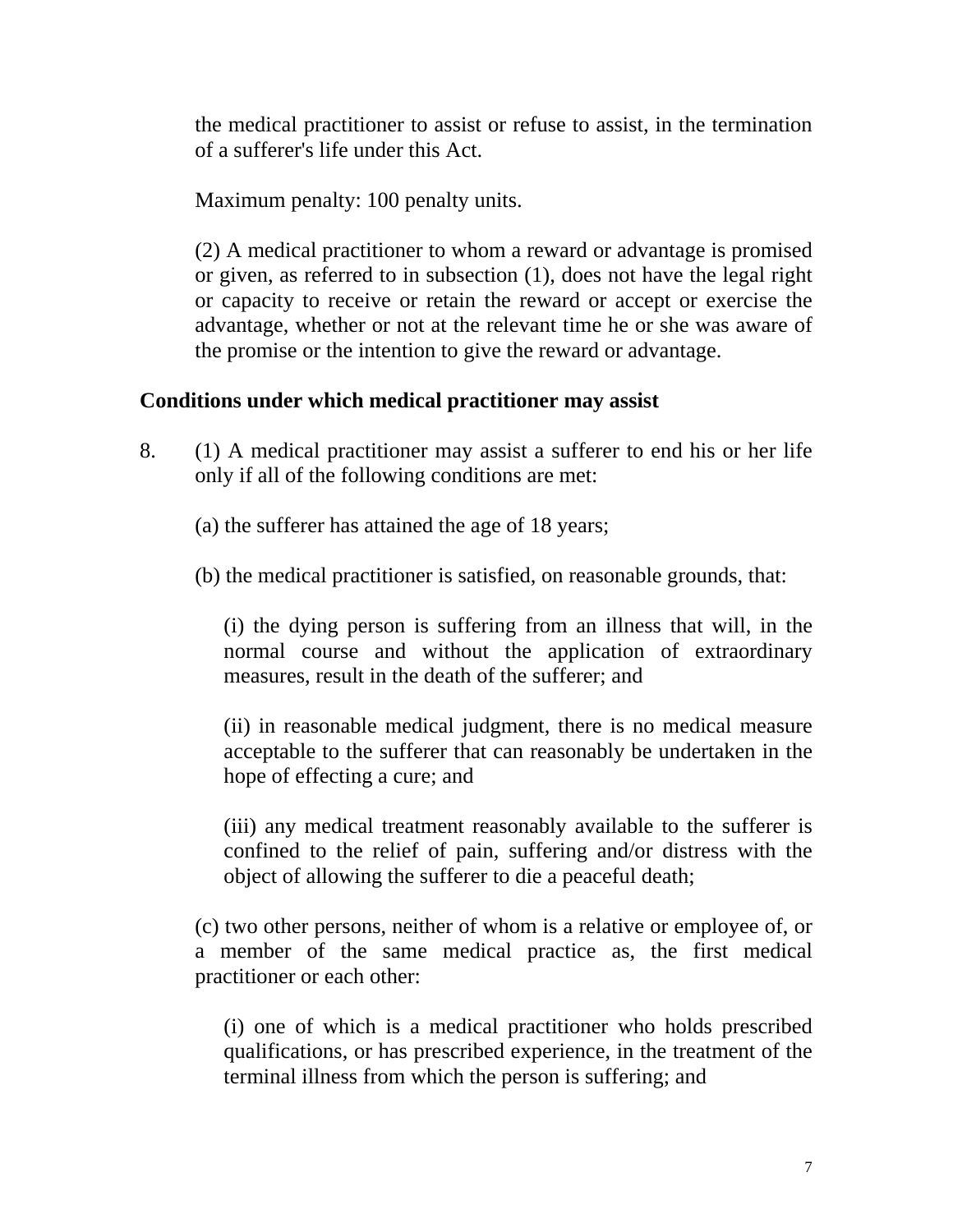(ii) the other of which is a qualified psychiatrist;

have examined the sufferer and have:

(iii) in the case of the medical practitioner referred to in subparagraph (i), confirmed:

(A) the first medical practitioner's opinion as to the existence and seriousness of the illness; and

(B) that the sufferer is likely to die as a result of the illness; and

(C) the first medical practitioner's prognosis; and

(iv) in the case of the qualified psychiatrist referred to in subparagraph (ii), confirmed that the sufferer is mentally competent;

- (d) the illness is causing the sufferer intolerable pain or suffering;
- (e) the medical practitioner has informed the sufferer of the nature of the illness and its likely course, and the medical treatment, including palliative care, counseling and psychiatric support and extraordinary measures for keeping the sufferer alive, that might be available to the sufferer;
- (f) after being informed of the matters referred to in paragraph (e), the sufferer indicates to the medical practitioner that the sufferer has decided to end his or her life;
- (g) the medical practitioner is satisfied that the sufferer has considered the possible implications of the sufferer's decision to his or her family;
- (h) the medical practitioner is satisfied, on reasonable grounds, that the sufferer is mentally competent and that the sufferer's decision to end his or her life has been made freely, voluntarily and after due consideration;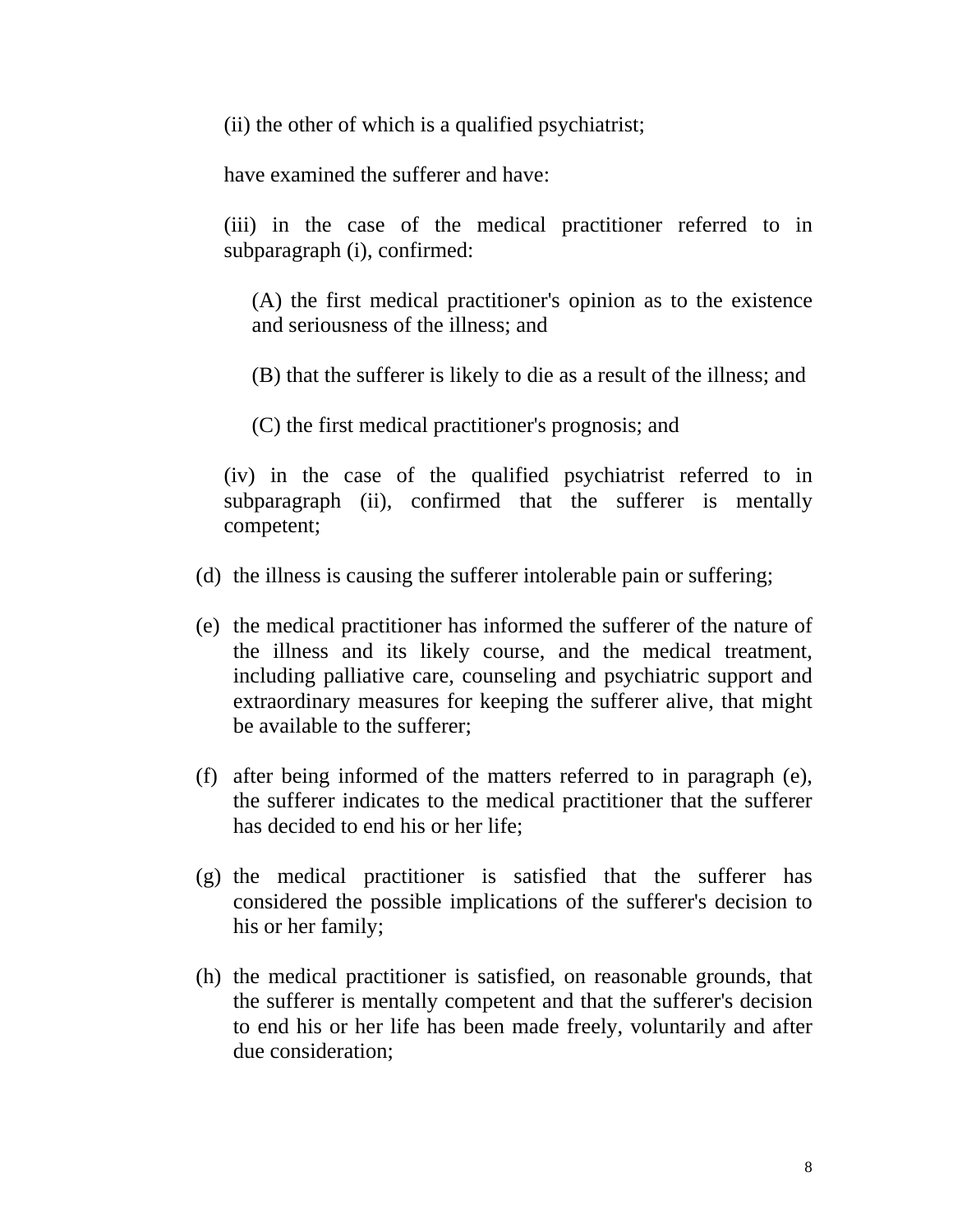- (i) the sufferer, or a person acting on the sufferer's behalf in accordance with section 11, has, not earlier than 7 days after the sufferer has indicated to his or her medical practitioner as referred to in paragraph (f), signed that part of the certificate of request required to be completed by or on behalf of the sufferer;
- (j) the medical practitioner has witnessed the sufferer's signature on the certificate of request or that of the person who signed on behalf of the sufferer, and has completed and signed the relevant declaration on the certificate;
- (k) the certificate of request has been signed in the presence of the sufferer and the first medical practitioner by another medical practitioner (who may be the medical practitioner referred to in subparagraph (c)(i) or any other medical practitioner) after that medical practitioner has discussed the case with the first medical practitioner and the sufferer and is satisfied, on reasonable grounds, that the certificate is in order, that the sufferer is mentally competent and the sufferer's decision to end his or her life has been made freely, voluntarily and after due consideration, and that the above conditions have been complied with;
- (l) if, in accordance with subsection (4), an interpreter is required to be present at the signing of the certificate of request, the certificate of request has been signed by the interpreter confirming the sufferer's understanding of the request for assistance;
- (m) the medical practitioner has no reason to believe that he or she, the countersigning medical practitioner or a close relative or associate of either of them, will gain a financial or other advantage (other than a reasonable payment for medical services) directly or indirectly as a result of the death of the sufferer;
- (n) not less than 48 hours has elapsed since the signing of the completed certificate of request;
- (o) at no time before assisting the sufferer to end his or her life had the sufferer given to the medical practitioner an indication that it was no longer the sufferer's wish to end his or her life;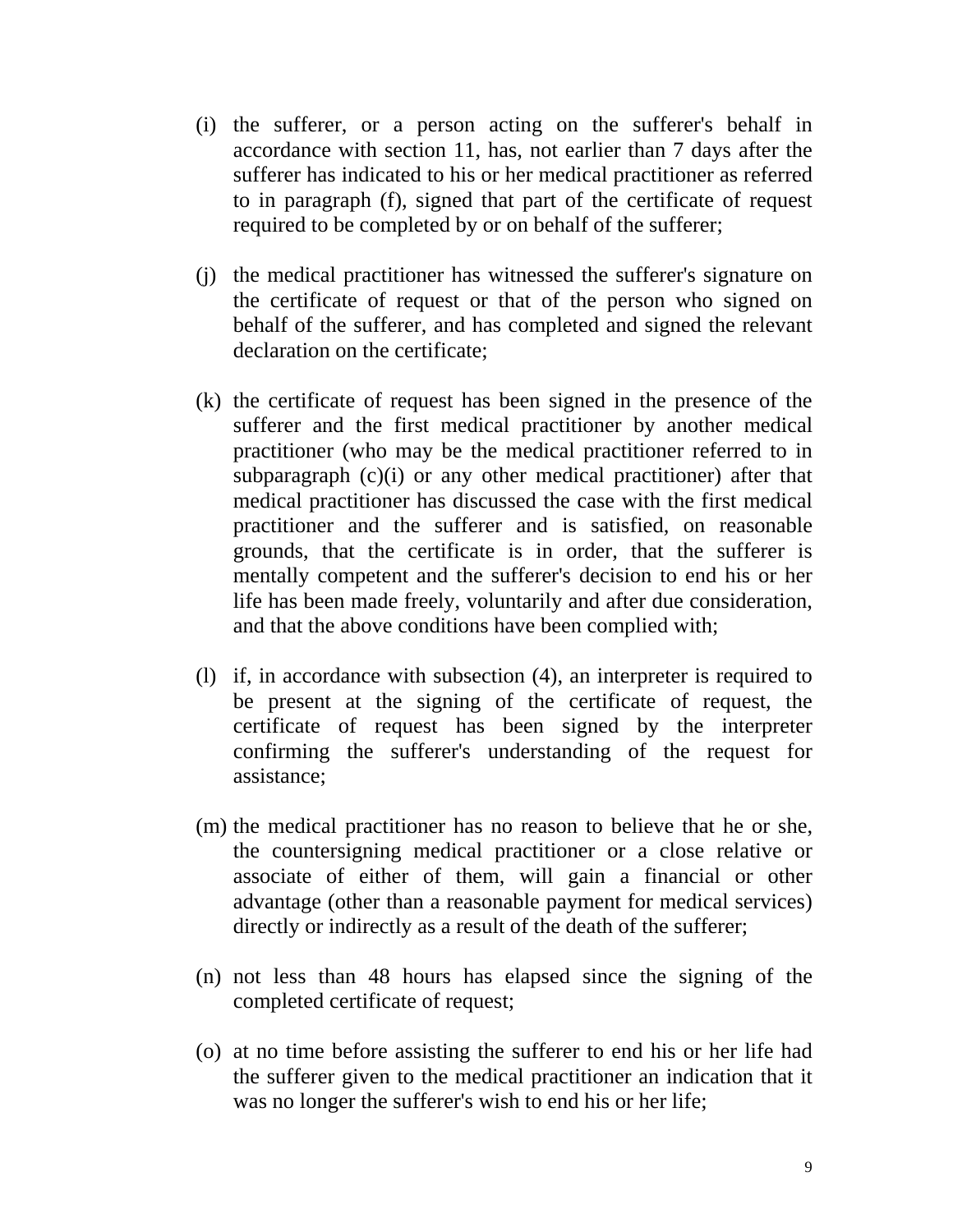(p) the medical practitioner himself or herself provides the assistance and/or is and remains present while the assistance is given and until the death of the sufferer.

(2) In assisting a sufferer under this Act a medical practitioner must be guided by appropriate medical standards and such guidelines, if any, as are prescribed, and must consider the appropriate pharmaceutical information about any substance reasonably available for use in the circumstances.

(3) If a sufferer's medical practitioner has no special qualifications in the field of palliative care, the information to be provided to the sufferer on the availability of palliative care must be given by a medical practitioner (who may be the medical practitioner referred to in subparagraph  $(1)(c)(i)$  or any other medical practitioner) who has such special qualifications in the field of palliative care as are prescribed.

(4) A medical practitioner must not assist a sufferer under this Act if the medical practitioner or any other medical practitioner or qualified psychiatrist who is required to communicate with the sufferer does not share the same first language as the sufferer, unless there is present at the time of that communication and at the time the certificate of request is signed by or on behalf of the sufferer, an interpreter who holds a prescribed professional qualification for interpreters in the first language of the sufferer.

#### **Requirement to be a Tasmanian Resident**

9. At the request of an adult sufferer, the treating doctor may provide assistance to that sufferer to end his or her life. However, the treating doctor may only do so if the treating doctor is satisfied on reasonable grounds that;

(1) the sufferer is domiciled or ordinarily resident in the State; or

(2) the sufferer has had his or her settled or usual residence in the State for a minimum of 12 months.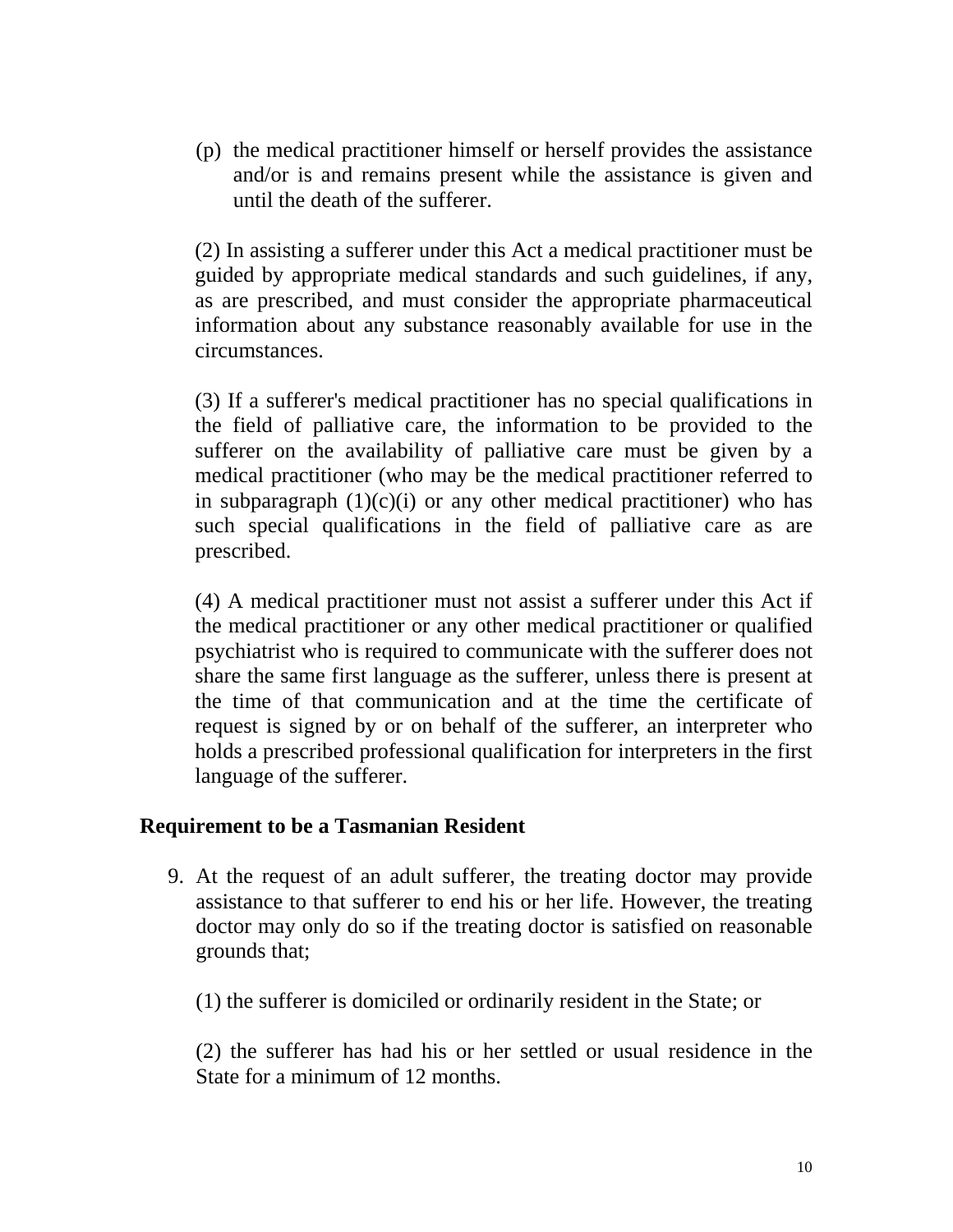# **Palliative Care**

10. (1) A medical practitioner must not assist a sufferer under this Act if, in his or her opinion and after considering the advice of the medical practitioner referred to in subparagraph  $8(1)(c)(i)$ , there are palliative care options reasonably available to the sufferer to alleviate the sufferer's pain and suffering to levels acceptable to the sufferer.

(2) If a sufferer has requested assistance under this Act and has subsequently been provided with palliative care that brings about the remission of the sufferer's pain or suffering, the medical practitioner must not, in pursuance of the sufferer's original request for assistance, assist the sufferer under this Act. If subsequently the palliative care ceases to alleviate the sufferer's pain and suffering to levels acceptable to the sufferer, the medical practitioner may continue to assist the sufferer under this Act only if the sufferer indicates in writing to the medical practitioner the sufferer's wish to proceed with the request.

#### **Sufferer who is unable to sign certificate of request**

11. (1) If a sufferer who has requested his or her medical practitioner to assist the sufferer to end the sufferer's life is physically unable to sign the certificate of request, any person who has attained the age of 18 years, other than the medical practitioner or a medical practitioner or qualified psychiatrist referred to in paragraph  $8(1)(c)$ , or a person who is likely to receive a financial benefit directly or indirectly as a result of the death of the sufferer, may, at the sufferer's request and in the presence of the sufferer and both the medical practitioner witnesses (and if, in accordance with subsection 8(4) an interpreter has been used, also in the presence of the interpreter), sign the certificate on behalf of the sufferer.

(2) A person who signs a certificate of request on behalf of a sufferer forfeits any financial or other benefit the person would otherwise obtain, directly or indirectly, as a result of the death of the sufferer.

#### **Right to rescind request**

12. (1) Notwithstanding anything in this Act, a sufferer may rescind a request for assistance under this Act at any time and in any manner.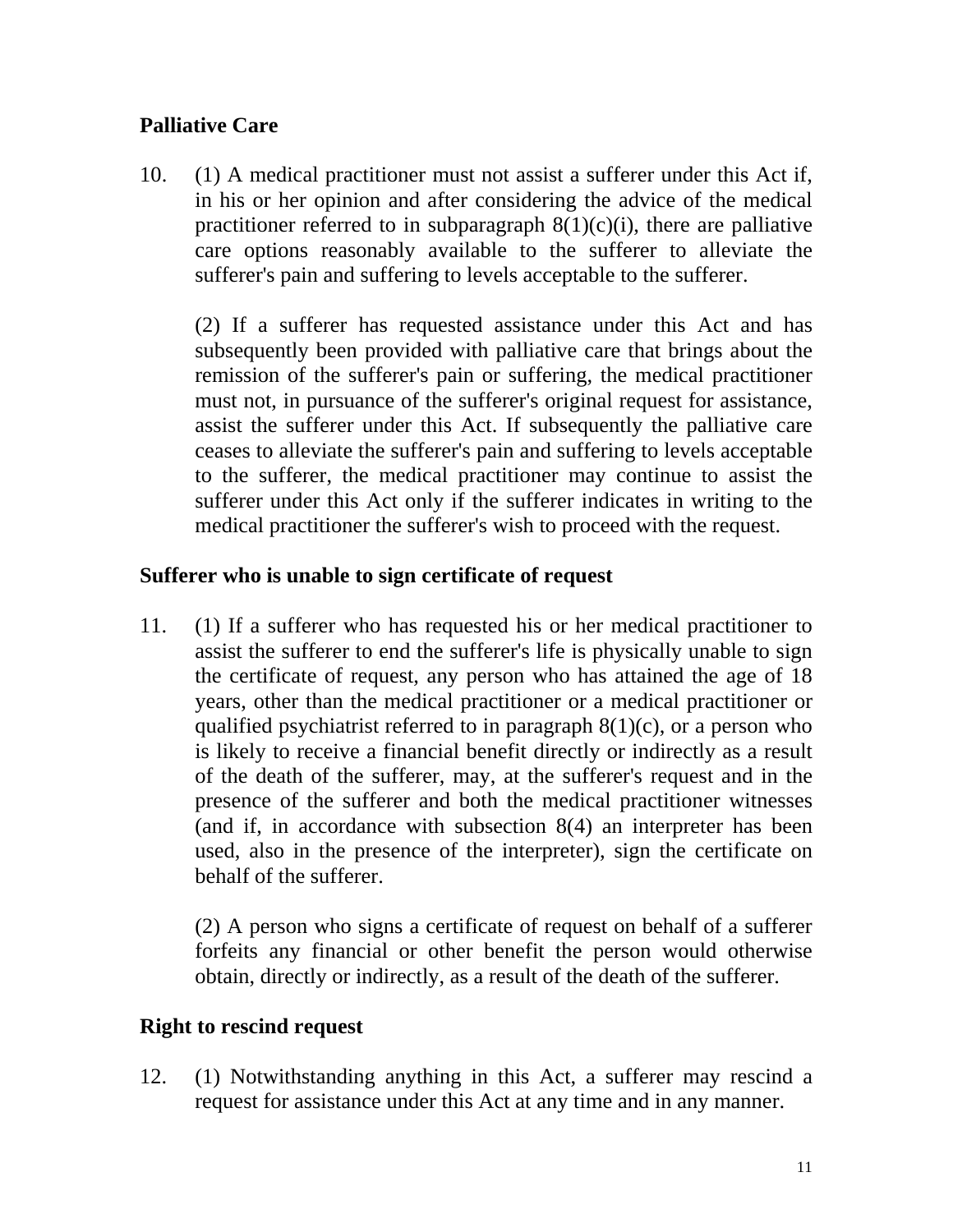(2) If a sufferer rescinds a request, the sufferer's medical practitioner must, as soon as practicable, destroy the certificate of request and note that fact on the sufferer's medical record.

#### **Improper conduct**

13. (1) A person must not, by deception or improper influence, procure the signing or witnessing of a certificate of request.

Maximum penalty: 200 penalty units or imprisonment for 4 years.

(2) A person found guilty of an offence against subsection (1) forfeits any financial or other benefit the person would otherwise obtain, directly or indirectly, as a result of the death of the sufferer, whether or not the death results from assistance given under this Act.

#### **Medical Records to be kept**

14. A medical practitioner who, under this Act, assists a sufferer to end the sufferer's life must file and, subject to this Act, keep the following as part of the medical record of the sufferer:

(1) a note of any oral request of the sufferer for such assistance;

(2) the certificate of request;

(3) a record of the opinion of the sufferer's medical practitioner as to the sufferer's state of mind at the time of signing the certificate of request and certification of the medical practitioner's opinion that the sufferer's decision to end his or her life was made freely, voluntarily and after due consideration;

(4) the reports of the medical practitioner and qualified psychiatrist referred to in paragraph  $8(1)(c)$ ;

(5) a note by the sufferer's medical practitioner:

(a) certifying the independence of the medical practitioner and qualified psychiatrist referred to in paragraph 8(1)(c) and the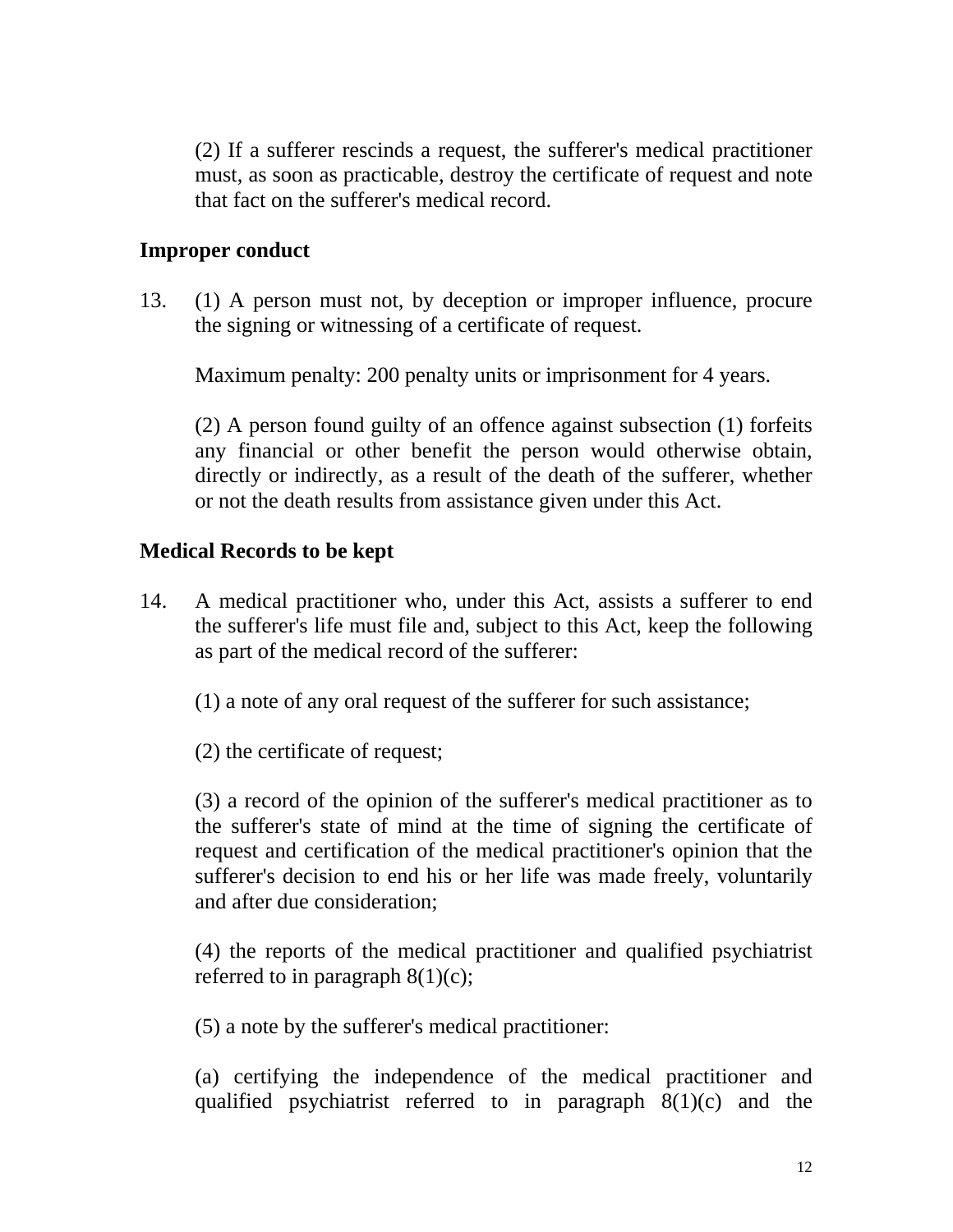residential and period of practice qualifications of the sufferer's medical practitioner; and

(b) indicating that all requirements under this Act have been met; and

(c) indicating the steps taken to carry out the request for assistance; and

(d) including a notation of the substance prescribed;

and such other information, if any, as is prescribed.

Maximum penalty: 100 penalty units or imprisonment for 2 years.

# **Certification of Death**

15. (1) A medical practitioner who, under this Act, assists a sufferer to end the sufferer's life must be taken, for the purposes of any legal requirements concerning preparation of the death certificate, to have been responsible for the sufferer's medical care immediately before death.

(2) A death as the result of assistance given under this Act must not, for that reason only, be taken to be unexpected, unnatural or violent, or of having occurred during an anaesthetic, for the purposes of any coronial inquiry.

# **Medical record to be sent to Coroner**

16. (1) As soon as practicable after the death of a sufferer as the result of assistance given under this Act, the medical practitioner who gave the assistance must report the death to a Coroner by sending to the Coroner a copy of the death certificate and so much of the medical record of the sufferer (including that required by section 14 to be kept) as relates to the terminal illness and death of the sufferer.

(2) As soon as practicable after the end of each financial year the Coroner must advise the Attorney-General of the number of sufferers who died as a result of assistance given under this Act and the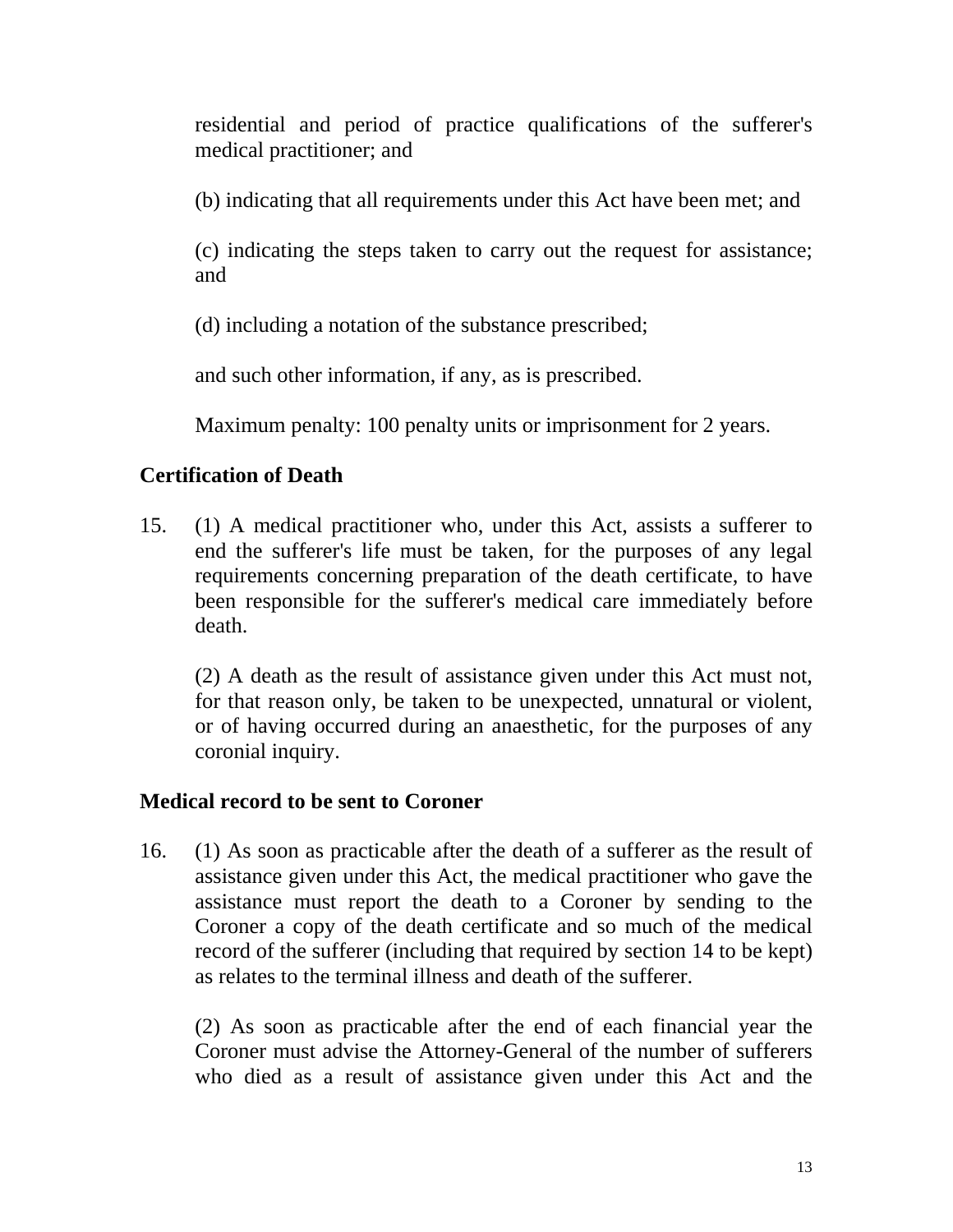Attorney-General, in such manner or report as he or she thinks appropriate, must report the number to both Houses of the Parliament.

#### **Coroner may report on operation of Act**

17. Coroner may, at any time and in his or her absolute discretion, report to the Attorney-General on the operation, or any matter affecting the operation, of this Act and the Attorney-General must, within 3 sitting days of the Parliament after receiving the report, table a copy of the report in both Houses of the Parliament.

# **Construction of Act**

18. Assistance given in accordance with this Act by a medical practitioner or by a health care provider on the instructions of a medical practitioner is taken to be medical treatment for the purposes of all legislative enactments.

#### **Certificate of request is evidence**

19. A document purporting to be a certificate of request is, in any proceedings before a court, admissible in evidence and is prima facie evidence of the request by the person who purported to sign it, or on whose behalf it is purported to have been signed, for assistance under this Act.

#### **Effect on construction of wills, contracts and statutes**

20. (1) Any will, contract or other agreement, whether or not in writing or executed or made before or after the commencement of this Act, to the extent that it affects whether a person may make or rescind a request for assistance under this Act, or the giving of such assistance, is not valid.

(2) An obligation owing under a contract, whether made before or after the commencement of this Act, must not be conditioned or affected by the making or rescinding of a request for assistance under this Act or the giving of that assistance.

#### **Insurance or annuity policies**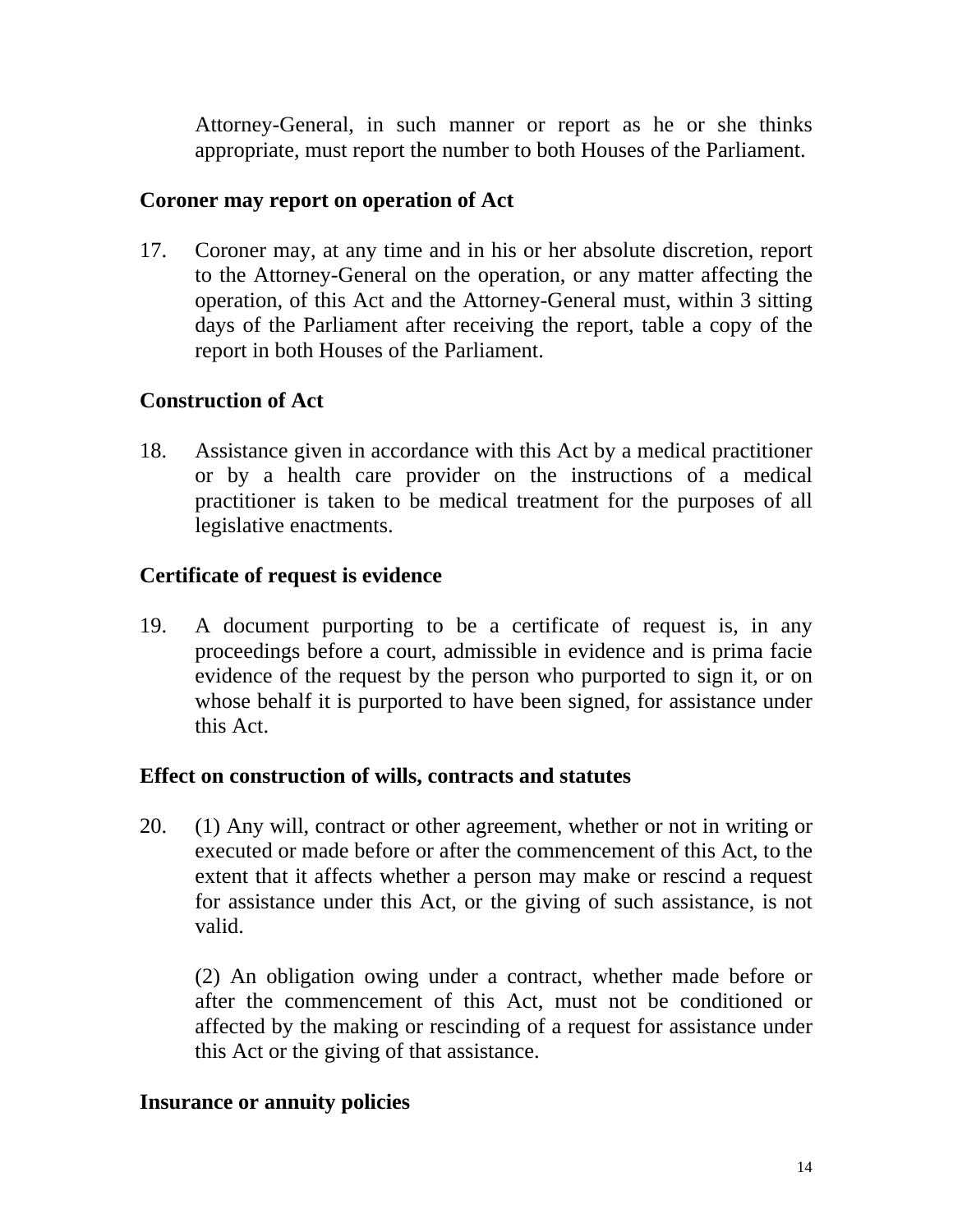21. The sale, procurement or issuing of any life, health or accident insurance or annuity policy or the rate charged for such a policy must not be conditioned on or affected by the making or rescinding of a request for assistance under this Act or the giving of that assistance.

## **Immunities**

22. (1) A person must not be subject to civil or criminal action or professional disciplinary action for anything done in good faith and without negligence in compliance with this Act, including being present when a sufferer takes a substance prescribed for or supplied to the sufferer as the result of the request for assistance under this Act to end the sufferer's life.

(2) A professional organisation or association or health care provider must not subject a person to censure, discipline, suspension, loss of licence, certificate or other authority to practise, loss of privilege, loss of membership or other penalty for anything that, in good faith and without negligence, was done or refused to be done by the person and which may under this Act lawfully be done or refused to be done.

(3) A request by a sufferer for assistance under this Act, or giving of such assistance in good faith by a medical practitioner in compliance with this Act, does not constitute neglect for any purpose of law.

(4) A health care provider is not under any duty, whether by contract, statute or other legal requirement, to participate in the provision to a sufferer of assistance under this Act, and if a health care provider is unable or unwilling to carry out a direction of a medical practitioner for the purpose of the medical practitioner assisting a sufferer under this Act and the sufferer transfers his or her care to another health care provider, the former health care provider must, on request, transfer a copy of the sufferer's relevant medical records to the new health care provider.

# **Regulations**

23. The Governor may make regulations, not inconsistent with this Act, prescribing all matters: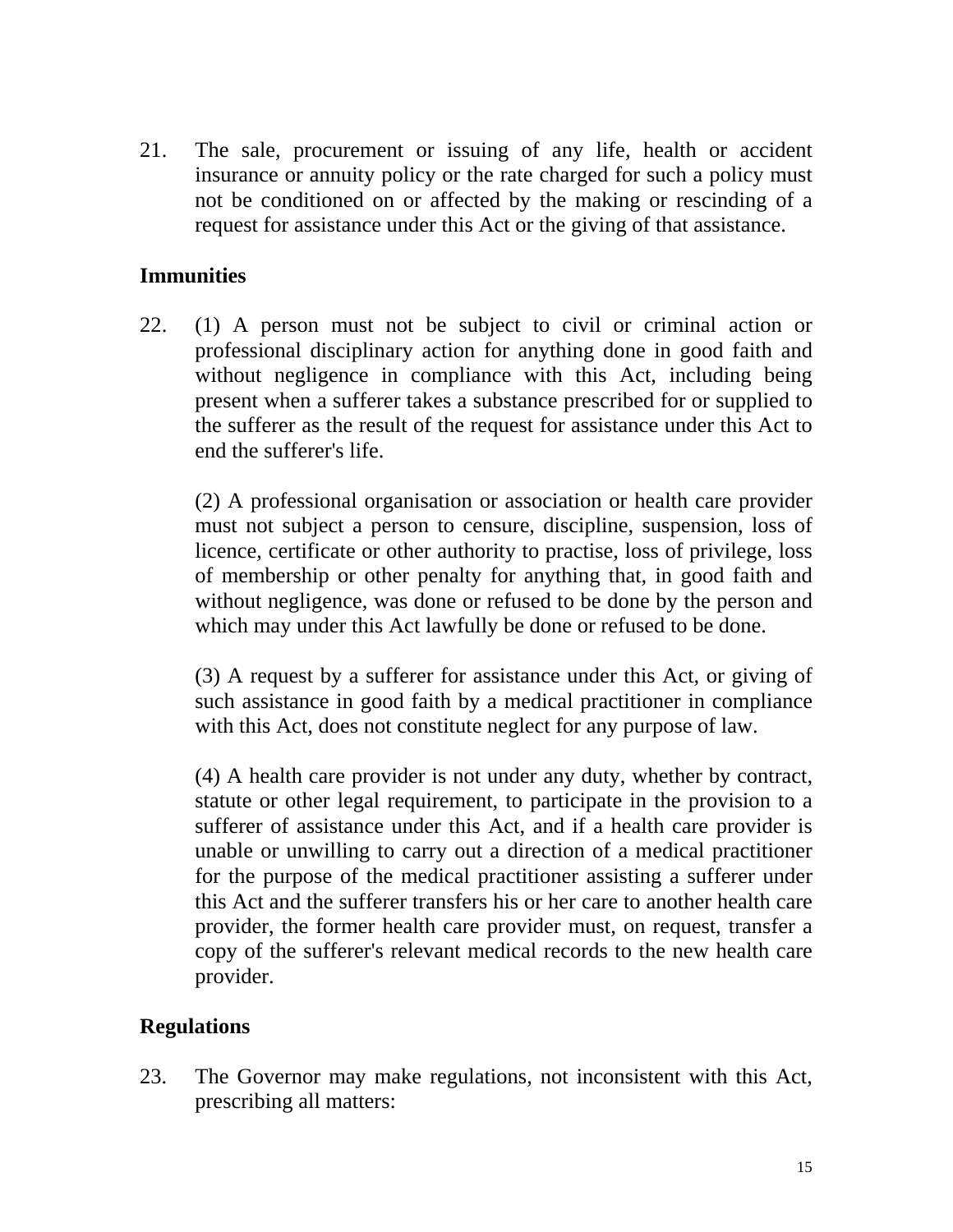(1) required or permitted by this Act to be prescribed; or

(2) necessary or convenient to be prescribed for carrying out or giving effect to this Act.

# **Act to prevail**

24. In the event of any inconsistency between this Act and any other Act, including the *Criminal Code Act 1924*, commenced before or after the commencement of this Act, this Act prevails to the extent of the inconsistency unless a contrary intention is stated in the subsequent Acts.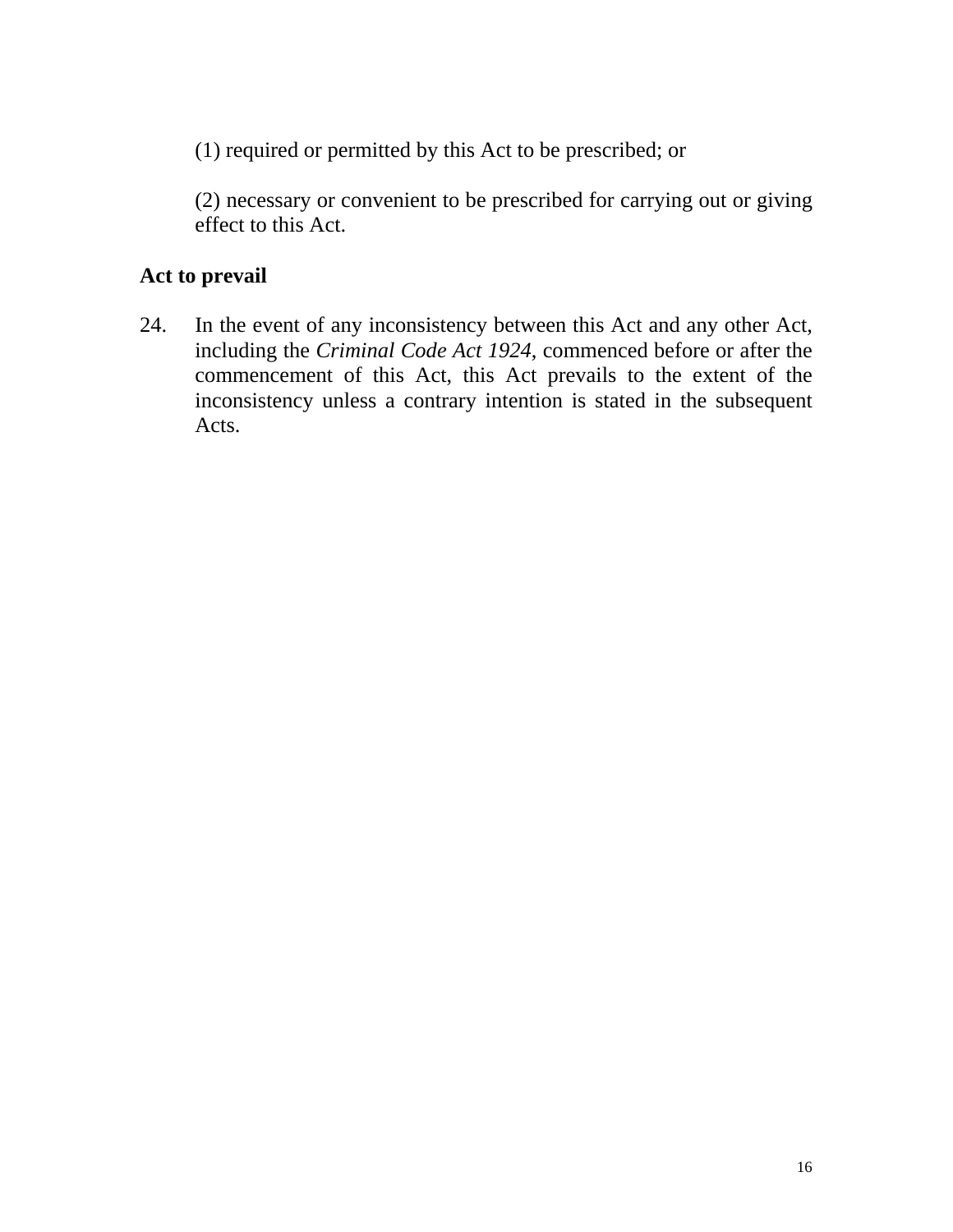#### **Schedule 1 - Certificate of request forms**

1. Request for assistance to end my life in a humane and dignified manner;

I, have been advised by my medical practitioner that I am suffering from an illness which will ultimately result in my death and this has been confirmed by a second medical practitioner.

I have been fully informed of the nature of my illness and its likely course and the medical treatment, including palliative care, counselling and psychiatric support and extraordinary measures that may keep me alive, that is available to me and I am satisfied that there is no medical treatment reasonably available that is acceptable to me in my circumstances.

I request my medical practitioner to assist me to end my life in a humane and dignified manner.

I understand that I have the right to rescind this request at any time.

Signed:

Dated:

2. Declaration of witnesses;

I declare that -

(a) the person signing this request is personally known to me;

(b) he/she is a patient under my care;

(c) he /she signed the request in my presence and in the presence of the second witness to this request;

(d) I am satisfied that he/she is mentally competent, of sound mind and that his/her decision to end his/her life has been made freely, voluntarily and after due consideration.

Signed: Patient's Medical Practitioner

I declare that -